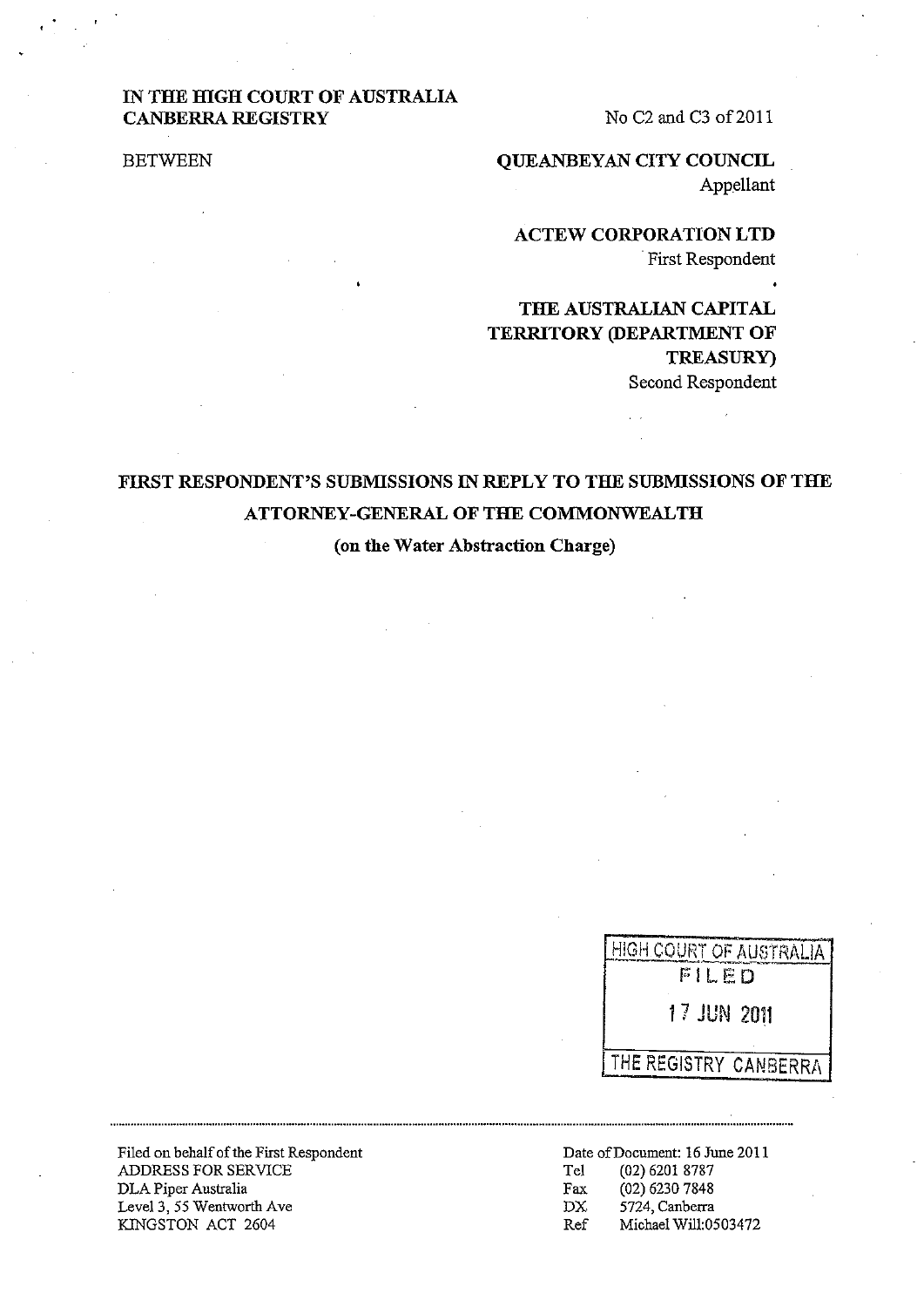1. These submissions are in a form suitable for publication on the intemet. They are filed in accordance with the leave granted by the Court by order made 15 June 2011 and reply to certain submissions made by the Attorney-General of the Commonwealth (the Commonwealth) on the Water Abstraction Charge (WAC).

### Compulsion

2. The Commonwealth submits that the WAC is relevantly compulsory because "once ACTEW" takes water from areas controlled by the ACT, it is required by law to pay the WAC" (CS [29]). If the requirement for compulsion amounted to nothing more than that, it would seem to be an eviscerated criterion which would readily be satisfied by almost every government fee or charge -10 for such charges are almost inevitably supported by a legal obligation to pay (and associated sanctions for non-payment), once the relevant criteria attracting the charge are satisfied. If that were sufficient to describe an exaction as relevantly "compulsory", then that criterion would provide almost no assistance in distinguishing exactions which are taxes from those which are not. Such an outcome seems improbable, given the prominence accorded to that element in the authorities and its place as an "essential feature"<sup>1</sup> of taxation.

3. It may be accepted that there will be an element of practical compulsion (to the extent practical compulsion is sufficient for the purposes of s90) if a charge is imposed as a "precondition to engaging in a field of endeavour or enterprise" (CS at [27]). Compulsion of that nature may be seen in the legislation in issue in *Harper* v *Victoria* (1966) 114 CLR 361, *General Practitioners Society* v *20 Commonwealth* (1980) 145 CLR 532 and *Airservices Australia* v *Canadian Airlines International Limited* (1999) 202 CLR 133: see ACTEW's submissions in chief on the WAC at [48]. That also explains the franchise cases to which the Commonwealth refers at CS [27].

4. However, having correctly identified that principle, the Commonwealth fails to apply it to the facts which arise in this matter, where it is and has always been possible for ACTEW to "engage in" the relevant "field of endeavour" (urban water supply) without obtaining water from the ACT and without paying the WAC.<sup>2</sup> The Commonwealth's argument on this issue seemingly reduces to the proposition that the relevant "enterprise" or "endeavour" is the abstraction of water from areas controlled by the ACT. That is self evidently an artificially narrow view of ACTEW's water supply business, which is inconsistent with the evidence<sup>3</sup> and which fails to take account of the substance of 30 the matter. Alternatively, the Commonwealth's submission may rest upon an elision between the notion of an "enterprise" or "endeavour" (at CS[27]) and that of an "activity" (at CS [29]). Almost any transaction between a subject and the government may be said to be an "activity" in the broad sense apparently there intended by the Commonwealth. Again, that would suggest that the effect of the Commonwealth's submissions would be to enlarge the notion of compulsion such that it would cease to be of any utility in drawing the line between taxes and other government exactions.

5. On a related point, the Commonwealth seemingly accepts that an exaction imposed by government upon its own statutory creature will lack the requisite degree of compulsion - accepting that, for example, a dividend payable under the *Territory-owned Corporations Act 1990* (ACT)4 would not amount to taxation.<sup>5</sup> However, it nevertheless contends that the WAC is a compulsory 40 exaction, seemingly on the basis that what is involved is a law of "general application that applies to private persons and statutory.corporations alike".

1

<sup>1</sup>*Victoria* v *Commonwealth* (1971) 122 CLR 353 at416 per Gibbs J and *Lower Mainland Dairy Products Sales Adjustment Committee* v *Crystal Dairy Ltd* [1933] AC 168 at 175.

<sup>&</sup>lt;sup>2</sup>The Commonwealth's contrary contention at CS [56] suffers from the circular reasoning identified at [49] of ACTEW's submissions in chief and overlooks the evidence referred to in that paragraph.<br><sup>3</sup> See eg Mr Knee's first affidavit at paras [10] and [13], **AB 1, 256-7**.

<sup>&</sup>lt;sup>4</sup> See ss 11 and 32 and item 6 of part 3.1 of Schedule 3 and AB 1, 298-9 (clauses 83 and 87).

<sup>5</sup> Notwithstanding what is said by the Commonwealth at footnote 54, it is by no means clear that the fact that the efficiency dividend is dealt with through annual reductions in appropriations renders "inapposite" the example given by ACTEW at [52] as a matter of substance: see, for example, *Commonwealth and the Central Wool Committee* v *Colonial Combing, Spinning and Weaving Company Limited* (1922) 31 CLR 421 at 444-5 and 460-\. Note also that the efficiency dividend previously applied to external receipts received by Commonwealth agencies.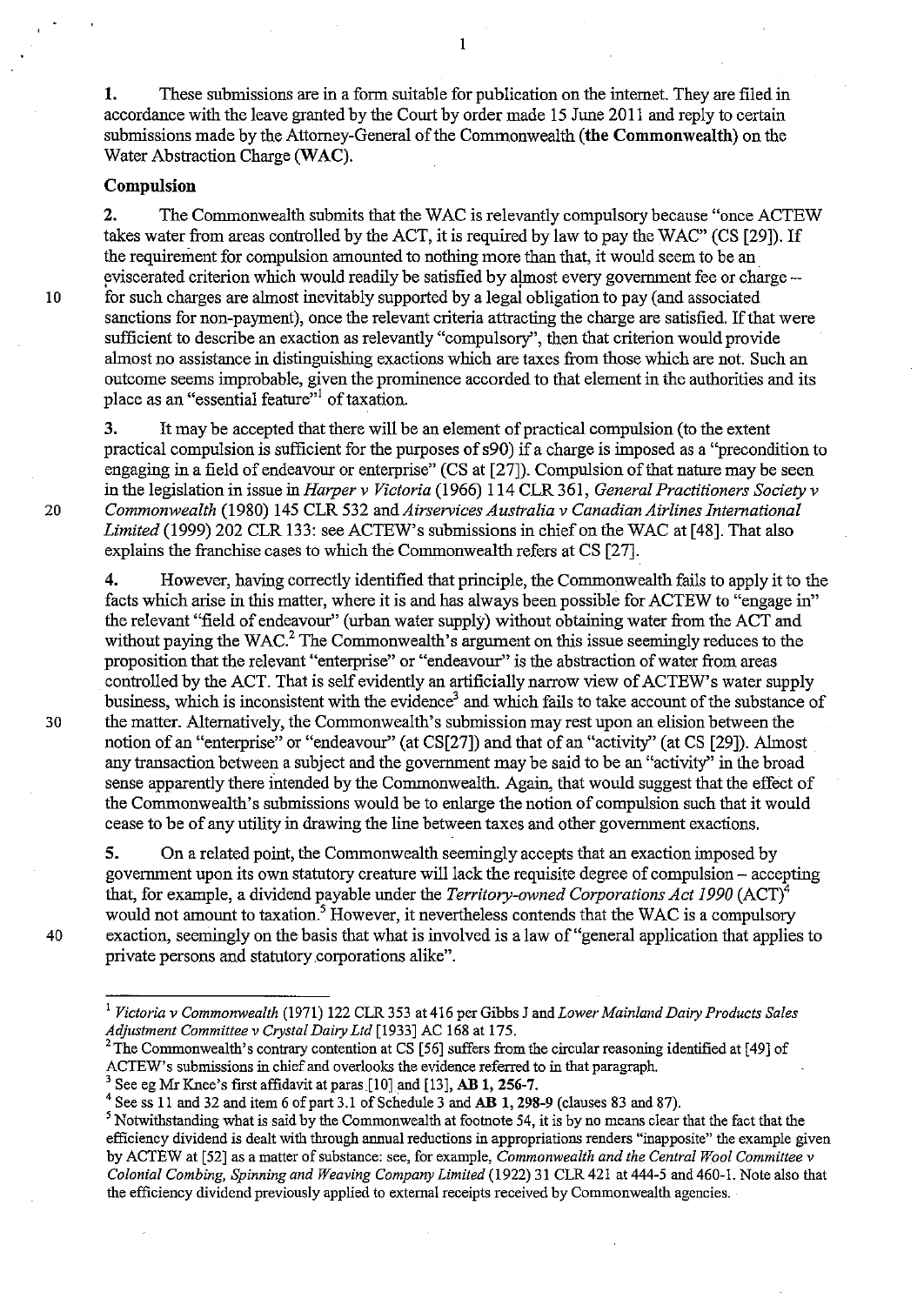6. That overlooks some important matters of substance. First, the particular exactions the subject of this challenge are the "abstraction feels] for water taken for the purposes of urban water supply..." (emphasis added). <sup>6</sup> Secondly, ACTEW is the only entity which has held a licence to abstract water for that specified purpose<sup>7</sup> and thus the only entity to which those impugned charges could apply.<sup>8</sup> Thirdly, those charges are set at a higher rate than other charges for the abstraction of water.<sup>9</sup> Fourthly, ACTEW is the only entity licensed under the *Utilities Act 2000* (ACT) to provide the utility services identified in s11 of that  $\text{Act}^{10}$  and its water network is the only means by which water abstracted for urban water supply might be distributed in the ACT. Fifthly, the obligation upon ACTEW to pay the WAC arises by reason of the fact that it is a prescribed territory entity under  $\overline{s}9$  of 10 the *Taxation (Government Business) Act 2003* (ACT).<sup>11</sup>

7. It is plain in those circumstances that one is not dealing with a "law of general application", still less one that applies to "private persons and statutory corporations alike". Rather, the second respondent (acting through the Minister) has imposed a particular charge, at a particular rate upon a particular entity, being one it owns and controls. That rnight be described as a voluntary assumption of an obligation, but is certainly not a compulsory exaction as a matter of substance. To the extent that the Commonwealth suggests otherwise, it cannot be material that the same Ministerial .. Detenninations impose other charges, unless one is invoking some form of problematic distinction founded upon the form of those instruments.

#### Relationship with value

20 8. The Commonwealth correctly observes (at CS [33]-[34]) that the question of whether a charge is falls within the "special types of exaction" identified *inAir Caledonie v Commonwealth*  (1988) 165 CLR 462 *(Air Caledonie)* at 467 is to be approached as a matter of substance and having regard to all relevant factors. However, as the disparate nature of those examples suggests, what may be a relevant factor in one case, may not be atall relevant in another (cfCS [34]). Again, to take the obvious example, whether an exaction is properly characterised as a fine or penalty will not turn upon matters such as relationship with "value" (factor (c) at CS [34]) or "choice" (factor (b) at CS [34]) and will have little to do with the "consequences of a failure to pay the charge" (factor (d) at CS [34]): see ACTEW's submissions in chief at [12]. There are dangers in seeking to develop such a one size fits all taxonomy of relevant factors. It is erroneous reasoning of that nature which is at the heart 30 of this case: it simply does not follow from the fact that the "no discernible relationship with value" test has been applied as a partial guide in the case of fees for services that an inquiry of that nature will be relevant or helpful in the characterisation of all "special types" of exaction.

9. The difficulties in applying an inquiry of that nature to charges for the acquisition or use of property are most acutely evident in the case of royalties payable to a state (accepting, as the Commonwealth correctly does, that an exaction of that nature is plainly not a tax -see CS [35]). Taking the example of a mineral royalty, it will be inherently difficult to identify relevant "costs" incurred by the State in respect of the resource (as the Commonwealth seemingly accepts at CS [64]) and it has not hitherto been suggested that a State may not include in such exactions amounts which may be described as "monopoly rents". As such, it may well be the case that an exaction of that 40 nature bears no relationship to either cost or to any but the broadest notions of "value": see ACTEW's submissions in chief at [28]. It is only by engrafting upon that inquiry an analysis of the "relationship between the fee and the quantity... of what is taken" (CS [37]) that the Commonwealth can say that a royalty "invariably" exhibits such a relationship. If the Commonwealth's explanation of the position of royalties under s90 rests upon the notion that such an exaction will by definition have some relationship to at least the quantity (but not necessarily the value) of the extracted

 $6$  See eg AB 4, 1485.

 $7$  ACTEW's licences appear at AB1, 331, and AB 6, 2340, 2364, 2413, 2442, 2493, 2515, 2542 and 2579.

 $8$  See clause 5 of each of the determinations: AB 4, 1482, 1624 and AB 5, 2149.

<sup>&</sup>lt;sup>9</sup> See eg the last two entries which appear on AB 4, 1485.

<sup>&</sup>lt;sup>10</sup> See AB 1, 310 at clause 4.1 (AB  $1, 314$ ) and item 3 of the schedule at AB 1, 322 (the reference to item 4 in clause 4.1 appears to be a typographical error) and AB 6 2595 at clause 4.1 (AB 6,2599) and item 3 of the schedule at AB 6,2607.

<sup>11</sup> *Taxation (Government Business Enterprises) Regulation 2003* (ACT), clause 4.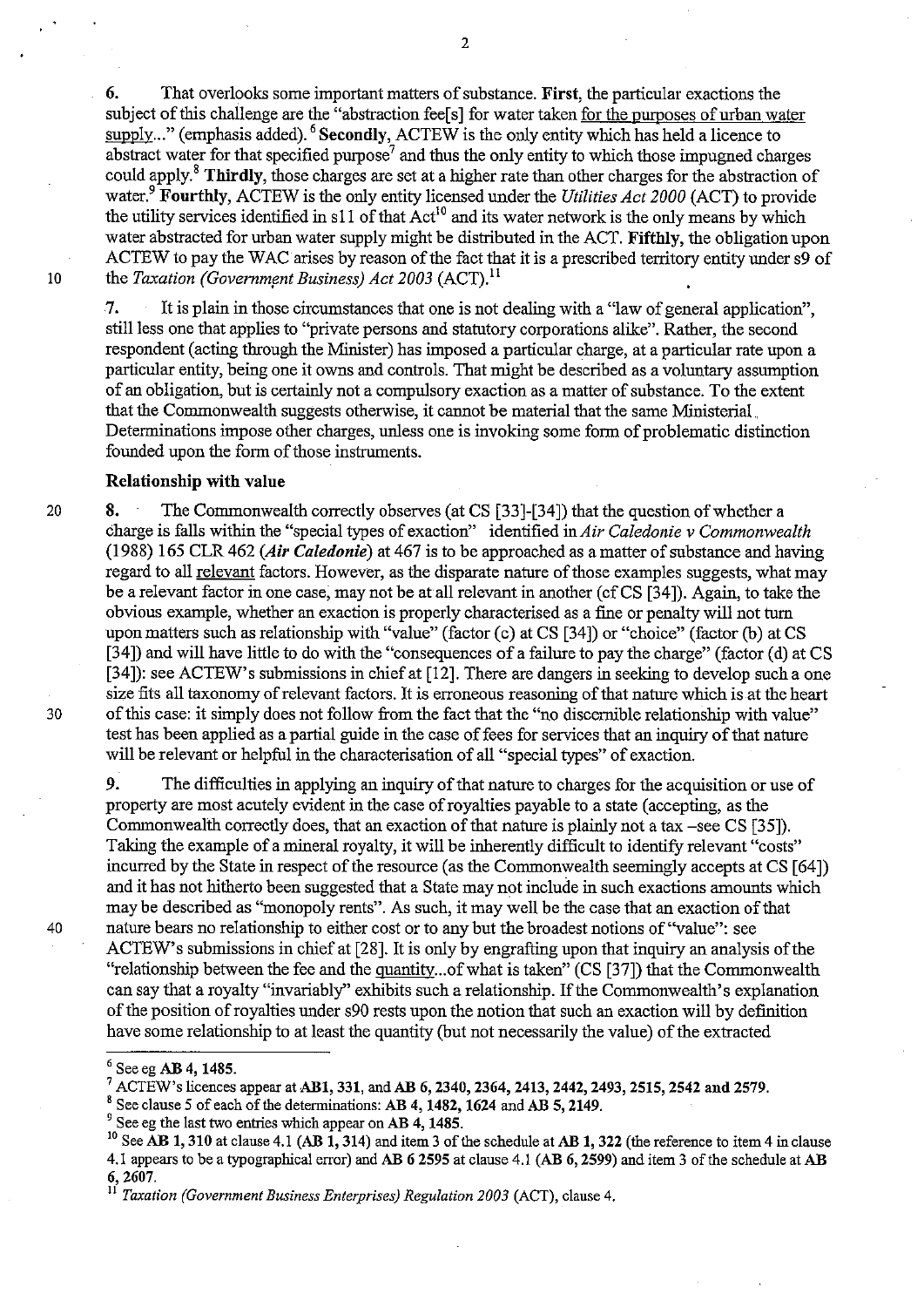resource,<sup>12</sup> then it seems to involve the elevation of a criterion founded upon the form of the legislation (see also CS  $[65]$ ).<sup>13</sup> That may, in turn, promote the very drafting or "circuitous"<sup>14</sup> devices about which the Commonwealth expresses concern: CS [II] and [38].

10. The better view is that such matters are simply not relevant where the exaction is one which is for the acquisition or use of property or for a right or privilege involving access to a natural resource (for the reasons given in ACTEW's submissions in chief at [12]-[28]). The exaction is no more than the "price" to obtain such property or rights<sup>15</sup> and that is so regardless of whether the acquirer must, as a matter of practicality, obtain the property or rights to engage in a particular field of endeavour<sup>16</sup> and regardless of whether the price might on some measures be said to be "inflated" 10 (cf CS [54]-[56] and note also the submissions'of the Attorney General of South Australia at [10]).

#### "Traditional" royalties?

11. Related to the last point, the Commonwealth and the Attorney-General for Queensland suggest that some form of analogy may be drawn between the WAC and the royalty which was the subject of some observations in *Yanner v Eaton* (*Yanner*).<sup>17</sup> So much may be accepted.<sup>18</sup> However, perhaps reading too much into those observations, the Commonwealth seeks to draw a distinction between a royalty of that nature and mineral royalties exacted by a State, the latter said to fall within the category of "traditional royalties": CS [37]-[38]. In so far as that submission may suggest that royalties payable to a State in respect of natural resources have "traditionally" depended upon beneficial ownership of the relevant resource, that is a proposition which requires further 20 examination.

12. The word "traditional" is taken from the passage in the reasons of the plurality in *Yanner* (at [27]), referring to "royalties imposed by a proprietor for taking minerals or timber from land". Seemingly drawing upon the discussion in *Stanton v Federal Commissioner of Taxation*<sup>19</sup> at 641, their Honours contrasted that class of case with royalties payable in respect of other rights such as piscary and warren, which (as noted in *Yanner* and *Stanton)* did not make the voyage from England

17 (1999) 201 CLR 351.

19 (1955) 92 CLR 630

<sup>12</sup> See CS [36], referring to *Australian Tape Manufacturers Association Ltd* v *Commonwealth* (1993) 176 CLR 480 at 497 and *Stanton* v *Federal Commissioner of Taxation* (1955) 92 CLR 630 at 642. See also *McCauley* v *Federal Commissioner of Taxation* (1944) 69 CLR 235 at 241 per Latham CJ and at 246 per McTiernan J.

<sup>&</sup>lt;sup>13</sup> Note, in any event, that a levy based upon the "occasions" upon which a right is exercised (see *Stanton* at 642; *Tape Manufacturers* at 497 and *Federal Commissioner of Taxation* v *Sherritt Gordon Mines Limited* (1977) 137 CLR 612 at 626 per Mason J, with whom Gibbs J agreed) may have only a remote relationship to the quantity or the value of what is taken.

<sup>&</sup>lt;sup>14</sup> The notion of a "circuitous device" is not without difficulty: see, in the context of s 92, *Miller v TCN Channel Nine Ply Ltd* (1986) 161 CLR 556 at 575-578 per Mason J and *Cole* v *Whiifield* (1987) 165 CLR 360 at 401 (per curiam). In the context of s 51(xxxi), that concept has been understood as meaning no more than that one must examine the practical operation of the particular Commonwealth law and determine whether such a law indirectly effects an acquisition of the substance of a proprietary interest (see eg *fCM Agriculture Ply Limited* v *Commonwealth* (2009) 240 CLR 140 at 169-70, [44] per French CJ, Gummow and Crennan JJ and *Waterhouse v Minister for the Arts and Territories* (1993) 43 FCR 175 at 183-184 per Black CJ and Gummow J). A similar approach is, of course, required in the context of s90 *(Ha* v *New South Wales* (1997) 190 CLR 465 at 498). However, as in *Waterhouse* (where one was similarly dealing with a prohibition on the doing of certain acts, otherwise than in accordance with a permit - see CS [38]), no question of such a device arises here, given that the operation of the Water Acts and the WAC detenninations is plain on the face of those instruments: see ACTEW's submissions in chief at [24]-[28].

<sup>15</sup> See *Harper* v *Minister for Sea Fisheries* (1989) 168 CLR 314 *(Harper)* at 325.6 per Mason, Deane and Gaudron and 335.4 per Brennan J and ACTEW's submissions in chief at [17] and [42]. .

<sup>16</sup> See *General Practitioners* at 562 per Gibbs J and *Airservices* at 190 [133] per Gaudron J and at 232 [289]-[290] per McHugh J.

<sup>18</sup> A similar analogy regarding the effect of the vesting provisions has been proposed by Gardner et al *Water Resources Law* LexisNexis (2009) at 192-3, referring to both *Yanner* and US authorities dealing more directly with **water.**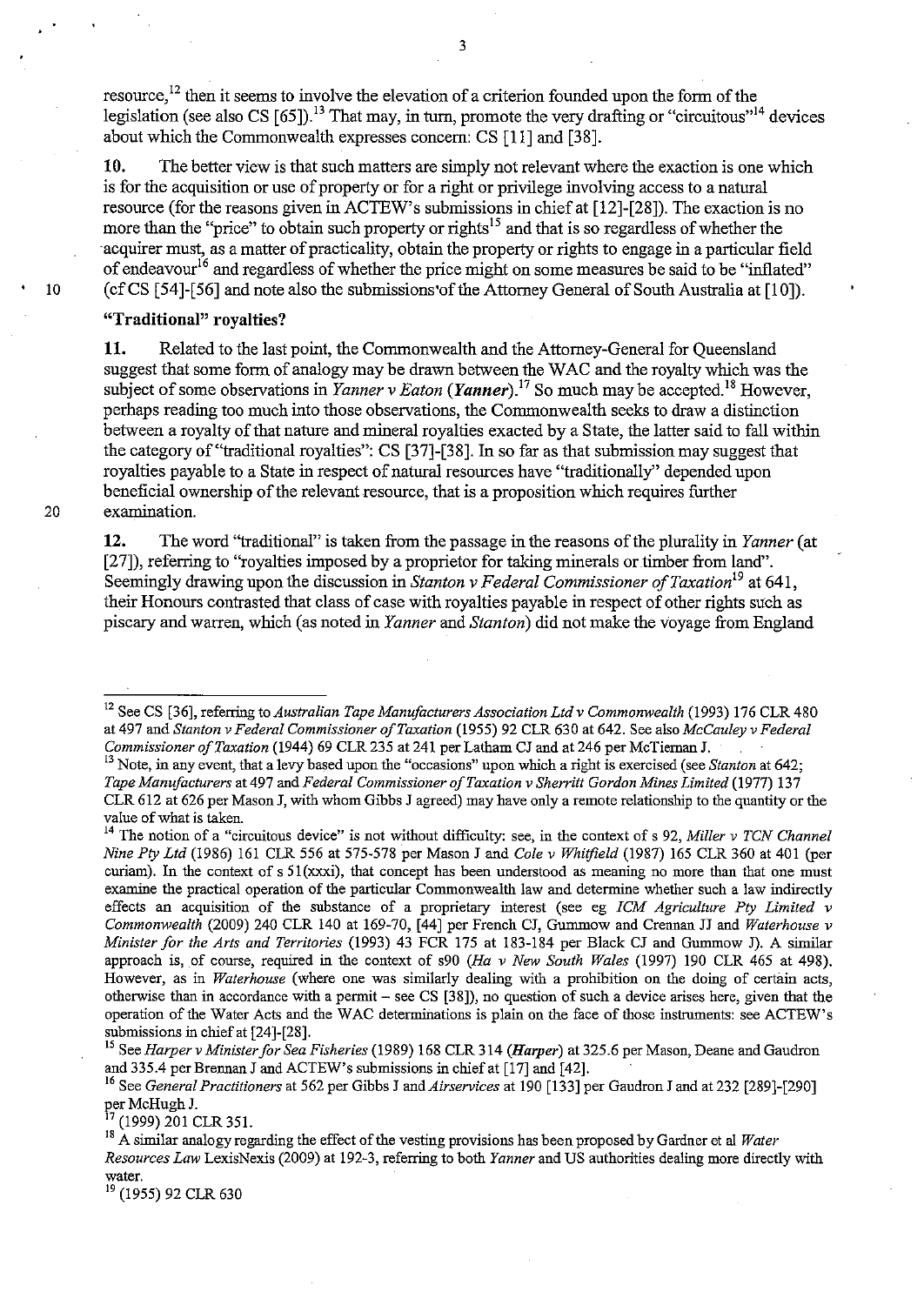to Australia. Those "non-traditional"<sup>20</sup> royalties do not depend upon "full beneficial" or "absolute" ownership of the subject matter.<sup>21</sup> They may rather be seen to rest upon the notion that ownership of the land confers the power to determine who may enter on the land and under what conditions, meaning that a landholder has effective power or control over the taking of those natural resources.<sup>22</sup> Significantly, the discussion in *Stanton* of both categories concerned royalties payable as between subjects.<sup>23</sup>

**13.** Consideration of the Australian historical context reveals a distinctly different tradition as regards mineral royalties payable to the States. For example, from 1855 the power of the New South Wales legislature to make provision for royalties in respect of minerals on Crown land rested upon s 10 2 of the *New South Wales Constitution Act 1855* (Imp),<sup>24</sup> which vested in the New South Wales legislature the "Management and Control" of waste lands of the Crown in New South Wales and the revenues arising from them "including all Royalties, Mines and Minerals".<sup>25</sup> As Brennan J observed of those arrangements in *Mabo* v *Queensland (No* 2),26 "[t]he management and control of the waste lands of the Crown were passed by Imperial legislation to the respective Colonial Governments as a transfer of political power or governmental function not as a matter of title<sup> $,27$ </sup> (cf CS [37]). That is not a revised view that rests upon the rejection of the notion that the Crown became beneficial owner of colonial land on first settlement. It rather reflects a long established understanding of the nature of those arrangements, being one which existed around the time of Federation. For example, in 19l3, Isaacs J said "[t]he express statutory control of the sale and other disposal of the wastelands ... was 20 transferred to the colony not as a matter of *title ... but* as a matter of government function" (original emphasis).<sup>28</sup> To somewhat similar effect, in 1923, Higgins J observed that the State occupied the position of an "administrator (with power to appropriate the proceeds [of any sale of Crown land or resources in the land])" rather than that of an "owner".<sup>29</sup> There are obvious analogies with the position of the second respondent vis-à-vis water under the vesting provisions in the *Water Resources Act 2007* (ACT) and the now repealed *Water Resources Act* 1998 (ACT).

**14.** Exercising its powers of management and control, the New South Wales legislature made provision for a series of royalties and other charges in respect of the mining of minerals on public land.<sup>30</sup> none of which appear to have been challenged on the basis that the colony and then the State was not in fact the beneficial owner. The Commonwealth's suggested category of "non-traditional" 30 royalties is in fact steeped in tradition as regards Australian resources in public stewardship.

**15.** The charging of royalties in respect of mineral resources, purely as an incident of the powers

"

4

<sup>&</sup>lt;sup>20</sup> That is, in an Australian context. Such matters have an ancient lineage in the United Kingdom – see eg Blackstone's *Commentaries on the Laws of England,* Book the second (1771), Exshaw et al (Dublin), pp34 and 38- 40.

<sup>&</sup>lt;sup>21</sup> Yanner at 367-8, [22]-[24] per Gleeson CJ, Gaudron, Kirby and Hayne JJ and at 386-7, [80] per Gummow J. Rather, a landowner who has not licensed the right to hunt, take or *kiIIferae naturae* has a qualified property *ratione soli* in them, *for* the time being while they are on that land.

<sup>22</sup> See the submission put by Sir Keith Mason QC in *Harper* as recorded at 323. Of course, strictly speaking, "warren" (until abolished by sl(b) of the *Wild Creatures and Forests Act 1971* (UK)) was a right of franchise, the origin of which was a grant by the Crown in the exercise of the royal prerogative.

 $^{23}$  At 641.

 $^{24}$  (18 and 19 Vict c54).

<sup>25</sup> See, discussing the effect of that provision upon the incident of the prerogative identified in the *Case of Mines*  (1568) I Plow3IO; *Cadia Holdings* v *New South Wales* (2010) 84 ALJR 588 at [25] per French CJ. <sup>26</sup> (1992) 175 CLR 1.

 $^{27}$  At 53.

<sup>28</sup>*Williams* v *Attorney-General (NSW)* (1913) 16 CLR 404 at 453, 456, to which Brennan J referred with apparent approval in *Mabo No* 2 (at 53, footnote 47).

*<sup>29</sup> Commonwealth* v *New South Wales* (1923) 33 CLR 71 at 62 per Higgins J. His Honour was in dissent, but not on this point - see the reasons of Knox CJ and Starke J at 19 (seemingly accepting that the State's "ownership" was 'yopular rather than legal") and at 22.

<sup>&</sup>lt;sup>30</sup> See eg ss 3 and 6 of the *Gold Fields Management Act 1857* (NSW) (20 Vic, No 29); ss4 and 7 of the *Gold Fields Act* 1861 (NSW) (25 Vie, no 4); ss 14,37,56(5) and 63 *Mining Act* 1874 (NSW) (37 Vie, No 13); s 7 of the *Crown Lands Act* 1884 (NSW) (48 Vie, no 18); s 2 *Mining Act Further Amendment Act* 1884 (NSW) (48 Vie, No 10); and ss 9, 36 and 40 of the *Mining Act 1906* (NSW) (6 Edw, No 7).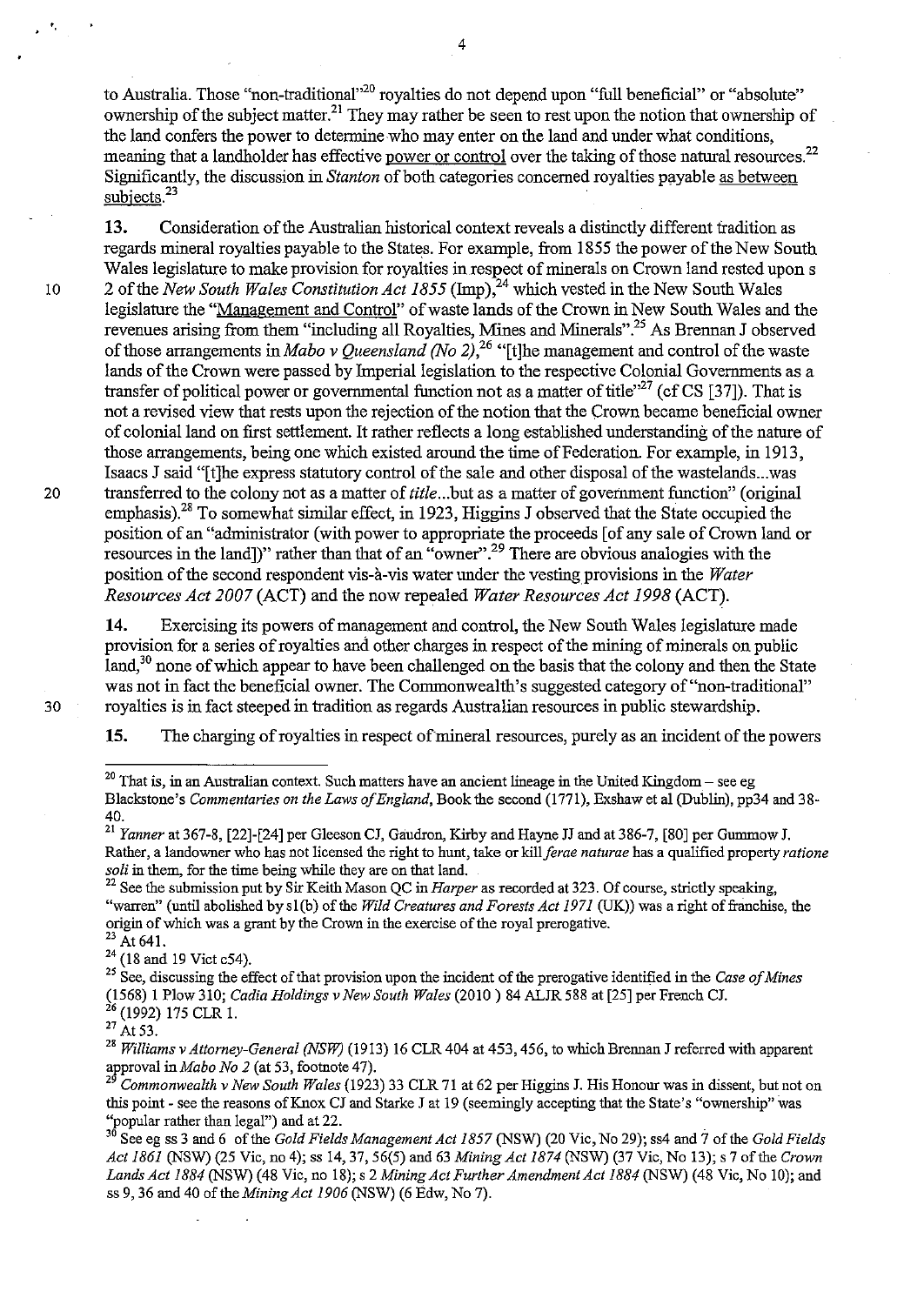of management and control conferred upon colonial legislatures,<sup>31</sup> was obviously known to the framers. Moreover, the exaction of other charges in respect of the right to access those resources, bearing no relationship to either quantity or value, was equally well established at that time (cf CS [35]). For example, the fee for the "miner's right", being a flat fee which was payable regardless of the value or quantity of what was taken by a prospector, was first imposed in New South Wales in 1857.32 Indeed, prior to the introduction of that regime, licence fees for the prospecting of gold were levied at "substantial"<sup>33</sup> rates (also unrelated to value or quantity), for the purpose of driving the less successful prospectors caught up in the gold rush back to their normal jobs<sup>34</sup> – which may be viewed as a form of "demand management". Yet, nowhere in the Convention Debates or the authorities of 10 this Court does one find any suggestion that such exactions (be they royalties or other charges levied by a State in respect of access to mineral resources under its control) could be excises within the meaning of  $s90^{35}$  or that the constitutional prohibition might be engaged, depending upon the relationship with the value or quantity of what was taken.

**16.** The position is no different as regards water, for which charges were also levied prior to Federation,<sup>36</sup> again, purely as an incident of powers of management and control.<sup>37</sup> It is too broad a proposition to suggest that such an arrangement may be open to question because the Territory "vest[ed] property in itself, and then purport[ed] to charge for the right to access that property": cf CS [39], citing *Homebush Flour Mills.* The facts of that case involved the compulsory acquisition of property from the millers; with provision for them to "re-purchase" the flour; where the option not to 20 do so was "umeal"; and where the terms of the Act pointed to a legislative object that the difference between the "fair and reasonable price" (paid by the government) and the "standard price" (paid by the miller) would produce a fund to be applied to a public purpose (that being the tax).<sup>38</sup> It is not merely the "long history of public stewardship of water" (CS [42]) which indicates that that authority has no bearing on the current matter. The current facts bear no possible resemblance to that extreme case, particularly where the ACT has not acquired any relevant rights formerly held by ACTEW or QCC, let alone sought to compel the "re-sale" of such rights to those who previously held them.

<sup>34</sup> G Blainey *The Rush that Never Ended, The History of Australian Mining* MUP Fifth edition (2003) at 21.

<sup>35</sup> For example, exactions of that nature do not appear in the examples given in Quick and Garran at 837-8 nor in the various historical manifestations of "excises" given by Dixon J in *Matthews* v *Chicory Marketing Board (Vic)*  (1938) 60 CLR 263 at 293-299. Of course the historical usage of the term "excise" does not point to an exact application *(Matthews* at 293) and there is no common use of the term in the convention debates which might otherwise illuminate its precise meaning (see *Ha* at 493). Nevertheless, it is at least tolerably clear that such exactions were never understood to be within the somewhat amorphous category of excises.

<sup>36</sup> See eg ss9 and 21of the *Water Rights Act 1896* (NSW) (60 Vic, no 20) (Water Rights Act) (and the schedule to that enactment) and ss 35(6), 134 and 136(2) of the *Irrigation Act* 1886 (Vie) (50 Vict, No 898) (Irrigation Act). <sup>37</sup> See s1 of the Water Rights Act and s4 of the Irrigation Act.

38 *AG (NSW)* v *Homebush Flour Mills Limited* (1937) 56 CLR 390, per Latham CJ at 397-8 and 399-400.

<sup>&</sup>lt;sup>31</sup> Note that pre-Federation mining regulation in New South Wales followed a similar legislative trajectory to that taken in Victoria: see OHare, "A History of Mining Law in Australia", (1971) 45 *Australian Law Journal* 281 at 286-7 and see s2 of the *Victoria Constitution Act 1855* (Imp) (18 and 19 Vict c 55), containing a similar vesting provision to that found in the *New South Wales Constitution Act* 1855 (Imp).

<sup>&</sup>lt;sup>32</sup> Sections 3 and 4 of the *Gold Fields Management Act 1857* (NSW) (20 Vic, No 29), providing for a fee of ten shillings in respect of a twelve month entitlement. On no view was that fee a royalty -- like the fee in *Stanton*, it was payable whether the miner exercised the right or not and was not calculated by reference to the quantity or value of what was taken. As to the position in the other colonies, see O'Hare, op cit at 290-1.

<sup>&</sup>lt;sup>33</sup> Cadia Holdings at [84] per Gummow, Hayne, Heydon and Crennan JJ. See, in the context of NSW, s5 of the *Gold Fields Management Act* 1852 (NSW) (16 Vic, no 43) which provided that the licence fee'was thirty shillings per calendar month. In the case of "persons not the subjects of the British Crown" the licence fee was sixty shillings per calendar month (s8). See also O'Hare, op cit at 285.